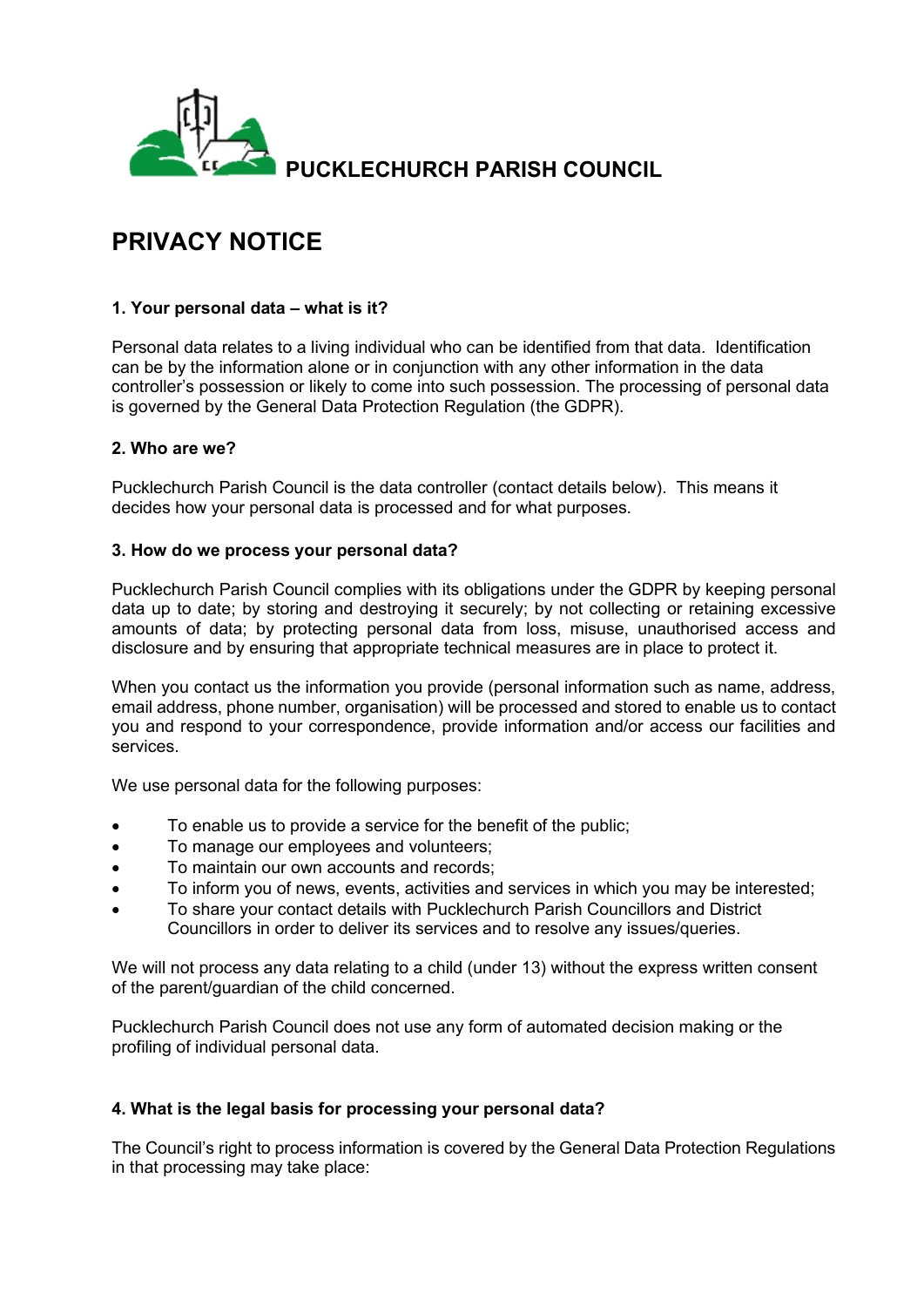- With consent of the data subject OR
- Because it Is necessary for compliance with a legal obligation OR
- Because it is necessary for the performance of a task carried out in the public interest or in the exercise of official authority vested in the controller.

#### **5. Sharing your personal data**

Your personal data will be treated as strictly confidential and will only be shared with other members of the Parish Council and District Councillors in order to carry out a service or for purposes connected the Council. We will only share your data with third parties with your consent.

#### **6. Information security**

Pucklechurch Parish Council has a duty to ensure the security of personal data. We make sure that your information is protected from unauthorised access, loss, manipulation, falsification, destruction or unauthorised disclosure. This is done through appropriate technical measures and appropriate policies. Copies of these policies can be found on the Council's website or requested from the Clerk.

#### **7. How long do we keep your personal data<sup>1</sup>?**

We keep data in accordance with the guidance set out in our Document Retention and Disposal Policy and Appendix A which is available from the Parish Council website [see footnote for link].

#### **8. Your rights and your personal data**

Unless subject to an exemption under the GDPR, you have the following rights with respect to your personal data:

- The right to request a copy of your personal data which Pucklechurch Parish Council holds about you;
- The right to request that Pucklechurch Parish Council corrects any personal data if it is found to be inaccurate or out of date;
- The right to request your personal data is erased where it is no longer necessary for Pucklechurch Parish Council to retain such data;
- The right to withdraw your consent to the processing at any time;
- The right to request that the data controller provide the data subject with his/her personal data and where possible, to transmit that data directly to another data controller, (known as the right to data portability), (where applicable) [*Only applies where the processing is based on consent or is necessary for the performance of a contract with the data subject and in either case the data controller processes the data by automated means*].
- The right, where there is a dispute in relation to the accuracy or processing of your personal data, to request a restriction is placed on further processing;
- The right to object to the processing of personal data, (where applicable) [*Only applies where processing is based on legitimate interests (or the performance of a task in the public interest/exercise of official authority); direct marketing and processing for the purposes of scientific/historical research and statistics*]
- The right to lodge a complaint with the Information Commissioners Office.

<sup>1</sup> Details about retention periods can be found in the Document Retention and Disposal Policy (Including Appendix A) located on the Pucklechurch Parish Council website: [https://www.pucklechurchparishcouncil.gov.uk/Policies\\_\\_and\\_\\_Documents\\_33851.aspx](https://www.pucklechurchparishcouncil.gov.uk/Policies__and__Documents_33851.aspx)